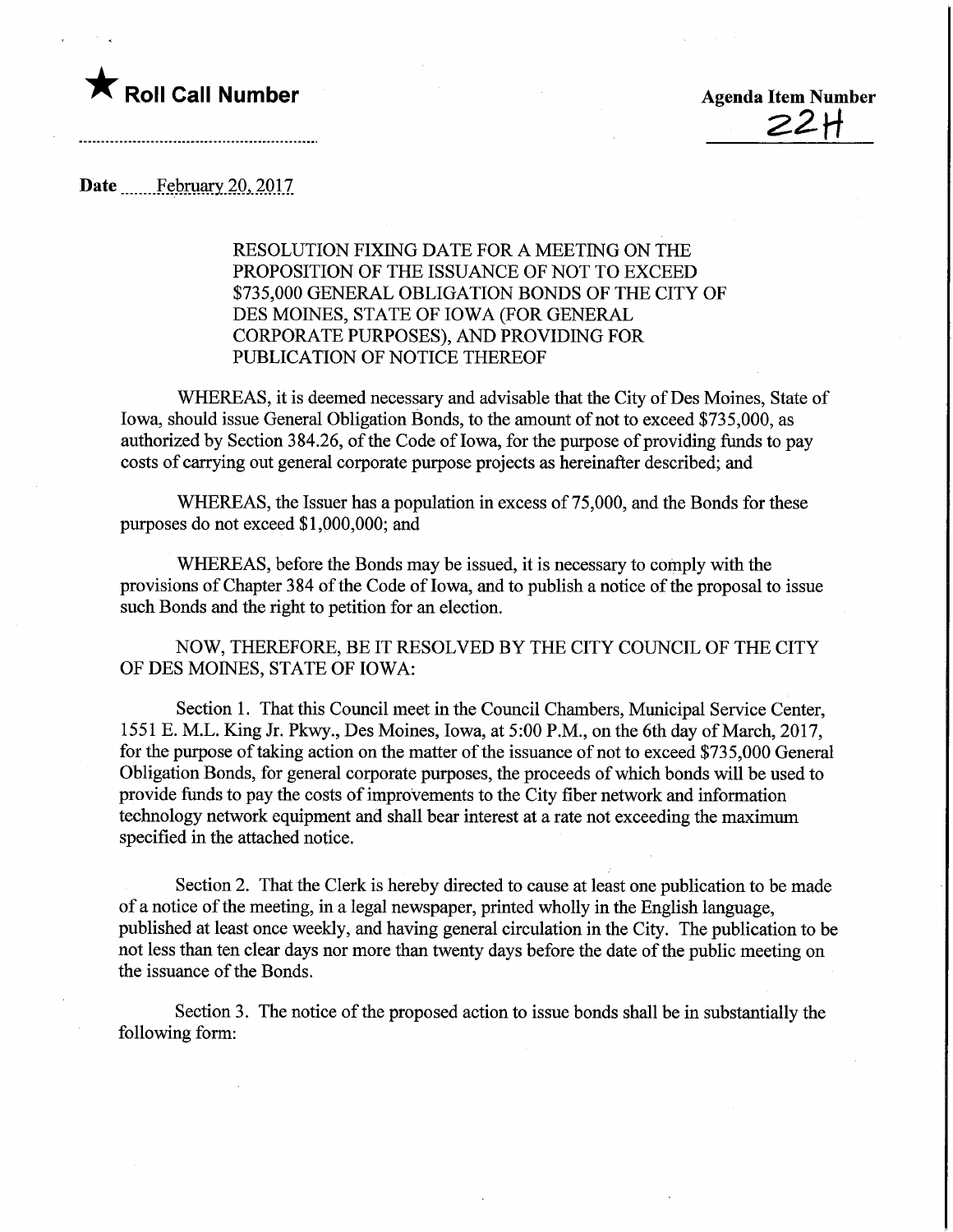

 $221$ 

Date ........ February 20, 2017

NOTICE OF MEETING OF THE CITY COUNCIL OF THE CITY OF DES MOINES, STATE OF IOWA, ON THE MATTER OF THE PROPOSED ISSUANCE OF NOT TO EXCEED \$735,000 GENERAL OBLIGATION BONDS OF THE CITY (FOR GENERAL CORPORATE PURPOSES), AND THE HEARING ON THE ISSUANCE THEREOF

PUBLIC NOTICE is hereby given that the City Council of the City of Des Moines, State of Iowa, will hold a public hearing on the 6th day of March, 2017, at 5:00 P.M., in the Council Chambers, Municipal Service Center, 1551 E. M.L. King Jr. Pkwy., Des Moines, Iowa, at which meeting the Council proposes to take additional action for the issuance of not to exceed \$735,000 General Obligation Bonds, for general corporate purposes, bearing interest at a rate of not to exceed nine (9%) per centum per annum, the Bonds to be issued to provide funds to pay the costs of improvements to the City fiber network and information technology network equipment.

At any time before the date of the meeting, a petition, asking that the question of issuing such Bonds be submitted to the legal voters of the City, may be filed with the Clerk of the City in the manner provided by Section 362.4 of the Code of Iowa, pursuant to the provisions of Section 384.26 of the Code of Iowa.

At the above meeting the Council shall receive oral or written objections from any resident or property owner of the City to the above action. After all objections have been received and considered, the Council will at the meeting or at any adjournment thereof, take additional action for the issuance of the Bonds or will abandon the proposal to issue said Bonds.

This notice is given by order of the City Council of the City of Des Moines, State of Iowa, as provided by Section 384.26 of the Code of Iowa.

Dated this day of , 2017.

City Clerk, City of Des Moines, State of Iowa

Published in The Des Moines Register (2017.

(End of Notice)